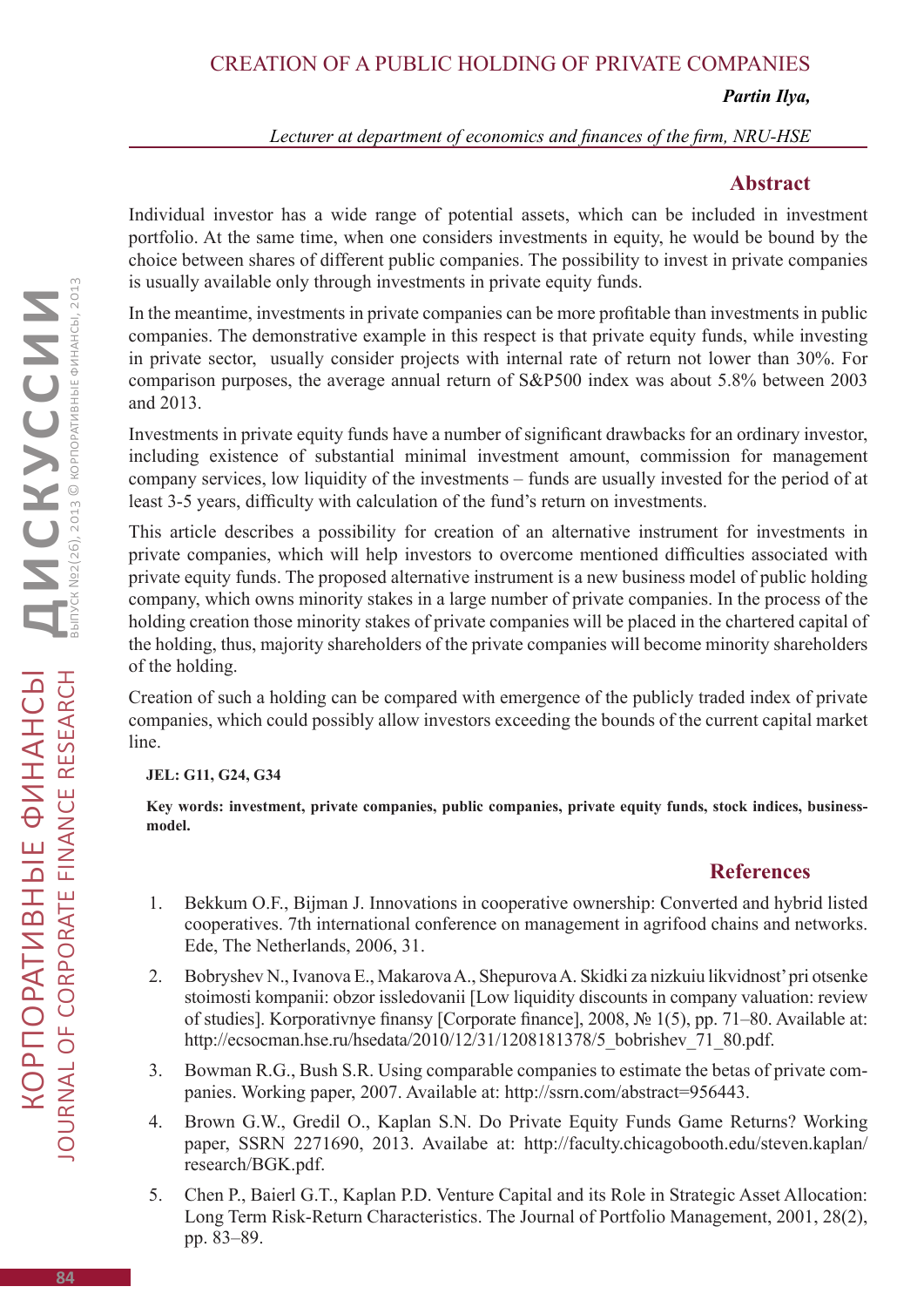- 6. Chirkova E.V., Chuvstvina E.V. Reaktsiia rynka na ob"iavlenie o priobretenii kompanii otkrytogo i zakrytogo tipov [Market reaction to announcements regarding acquisitions of public and private companies]. Korporativnye finansy [Corporate finance], 2011, № 3(19), pp. 30–43. Available at: http://ecsocman.hse.ru/hsedata/2011/11/07/1272278422/ CFJ19\_30\_43\_Чиркова\_Чувствина\_.pdf.
- 7. Clark M.W. Evolution of concepts of minority interest. The Accounting Historians Journal, 1993, pp. 59–78.
- 8. Cochrane J.H. The risk and return of venture capital. Journal of financial economics, 2005, 75, pp. 3–52.
- 9. Cumming D., Walz U. Private equity returns and disclosure around the world. Journal of International Business Studies, 2010, 41, pp. 727–754.
- 10. Damodaran A. The Value of control: Implications for control premia, minority discounts and voting share differentials. Working paper, 2005. Availabe at: http://ssrn.com/abstract=837405.
- 11. Dolmatova I.N. Finansovaia model' analiza kak upravlencheskaia innovatsiia v nepublichnykh rossiiskikh kompaniiakh [Financial model of analysis as managerial innovation in Russian private companies]. Korporativnye finansy [Corporate finance], 2010, № 1(13), pp. 84–94.
- 12. Evans Ch.F., Bishop D.M. Otsenka kompanii pri sliianiiakh i pogloshcheniiakh: Sozdanie stoimosti v chastnykh kompaniiakh [Company valuation in mergers and acquisitions: Value creation in private companies]. Translation from English, 2 ed. Moscow, Alpina Business Books, 2007, 332 p.
- 13. Galante S. Merrill weighs in with its own index for private equity. Private Equity Analyst, 1993, 5, pp. 11–12.
- 14. Gompers P.A., Lerner J. Risk and reward in private equity investments: The challenge of performance assessment. The Journal of Private Equity, 1997, 2, pp. 5–12.
- 15. Gompers Р., Lerner J. The venture capital revolution. The Journal of Economic Perspectives, 2001, 15, pp. 145–168.
- 16. Heaton J., Lucas D. Portfolio choice and asset prices: The importance of entrepreneurial risk. Journal of Finance, 2000, 55, pp. 1163–1198.
- 17. Kaserer C., Stucke R. Performance of Private Equity. Alternative Investments: Instruments, Performance, Benchmarks, and Strategies, 2013, pp. 323–344.
- 18. Kliachin A. Strukturirovanie sdelok priamogo chastnogo investirovaniia v Rossii [Structuring of direct private investment deals]. Zakon [Legislation], 2007, №. 2, pp. 34–38.
- 19. Koeplin J., Sarin A., Shapiro A.C. The private company discount. Journal of Applied Corporate Finance, 2000, 12(4), pp. 94–101.
- 20. Kokorev D.A. Rynok Private Equity v Rossii [Private equity market in Russia]. Korporativnye finansy [Corporate finance], 2009,  $\mathbb{N}^{\circ}$  3(11), pp. 102–104 Available at: http:// ecsocman.hse.ru/data/2011/11/28/1270193327/102\_104\_Kokorev2.pdf.
- 21. Ljungqvist A., Richardson M. The cash flow, return and risk characteristics of private equity. National Bureau of Economic Research, Working Paper, No w9454, 2003.
- 22. Maher J.M. Discounts for lack of marketability for closely held business interests. Taxes, 1976, 54, p. 562.
- 23. Malone T.W., et al. Do some business models perform better than others? MIT Sloan Research Paper No. 4615-06, 2006. Available at: http://ssrn.com/abstract=920667.
- 24. McFall L.R., Ghaleb-Harter T.E. Private equity as an asset class: Its role in investment portfolios. The Journal of Finance, 2001, 7(1), pp. 77–91.
- 25. Moskowitz T.J., Vissing-Jorgensen A. The returns to entrepreneurial investment: A private equity premium puzzle? National Bureau of Economic Research, Working Paper No w8876, 2002.